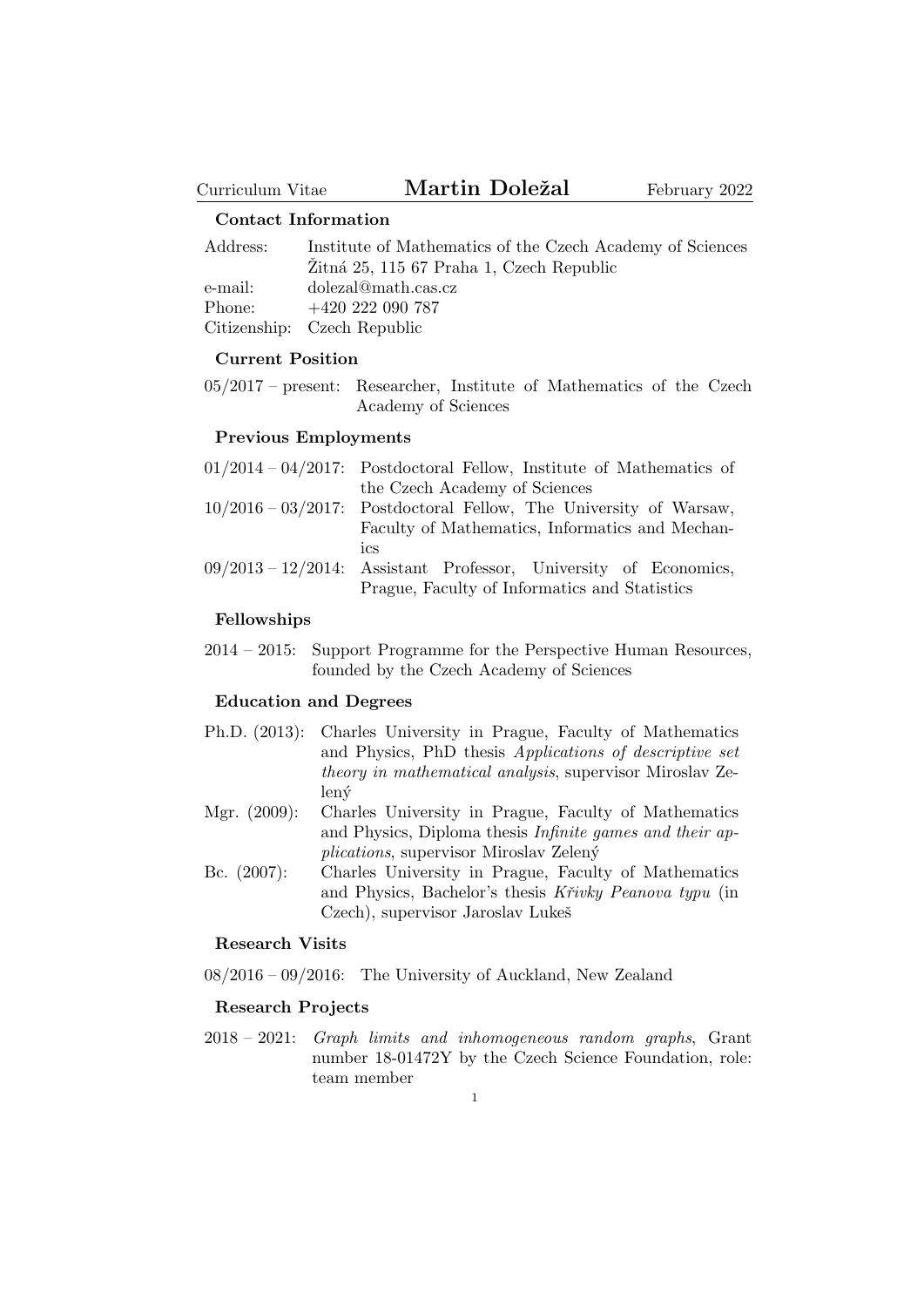| $2017 - 2019$ : <i>Generic objects</i> , Grant number 17-27844S by the Czech Sci- |
|-----------------------------------------------------------------------------------|
| ence Foundation, role: team member                                                |

- 2016 2018: Nonlinear analysis in Banach spaces, Grant number GA16- 07378S by the Czech Science Foundation, role: team member
- 2012 2016: Asymptotics of Operator Semigroups, Marie Curie Action 'International Research Staff Exchange Scheme' awarded by the European Commission
- 2010 2012: Applications of descriptive set theory in mathematical analysis, Grant number 149410 by the Charles University Grant Agency, role: leader

# Awards

- 2017: Otto Wichterle Award for young researchers, awarded by the Czech Academy of Sciences
- 2009: First place in the competition  $\text{SVOC}$  (competition of students from Czech and Slovak universities in scientific activity in mathematics)
- 2008 2009: Award of the Dean of the Faculty of Mathematics and Physics for the best diploma thesis

## Teaching

|  | $2016 - 2017$ : University of Warsaw, Faculty of Economic Sciences, prob-                                                                                                                                                                      |
|--|------------------------------------------------------------------------------------------------------------------------------------------------------------------------------------------------------------------------------------------------|
|  | lem solving sessions in a basic course in linear algebra                                                                                                                                                                                       |
|  | $0.019$ $0.014$ II' $\pm$ $0.01$ $\pm$ $0.019$ $\pm$ $0.11$ $\pm$ $0.019$ $\pm$ $0.014$ $\pm$ $0.014$ $\pm$ $0.014$ $\pm$ $0.014$ $\pm$ $0.014$ $\pm$ $0.014$ $\pm$ $0.014$ $\pm$ $0.014$ $\pm$ $0.014$ $\pm$ $0.014$ $\pm$ $0.014$ $\pm$ $0.$ |

- 2013 2014: University of Economics, Prague, Faculty of Informatics and Statistics, problem solving sessions in a basic course in calculus and linear algebra
- 2008 2013: Charles University in Prague, Faculty of Mathematics and Physics, problem solving sessions in basic courses in calculus

## Publication Activity

| WoS:    | 17 publications, 32 citations, H-index 3 |  |
|---------|------------------------------------------|--|
| Scopus: | 17 publications, 38 citations, H-index 3 |  |

## Research Profile

Graph limits, descriptive set theory, real and functional analysis, topology, sigma-ideals of small sets.

## Other Professional Activities

• Organizing: Seminar Set Theory and Analysis, Institute of Mathematics of the Czech Academy of Sciences

• Preparing review reports for journals: Combinatorics, Probability and Computing; Topology and its Applications; Combinatorica; Journal of Mathematical Analysis and Applications; Real Analysis Exchange; Hacettepe Journal of Mathematics and Statistics

• Preparing reviews for MathSciNet

• Expert reviews for Ministry of Education, Youth and Sports, programm Mobility

 $\overline{2}$